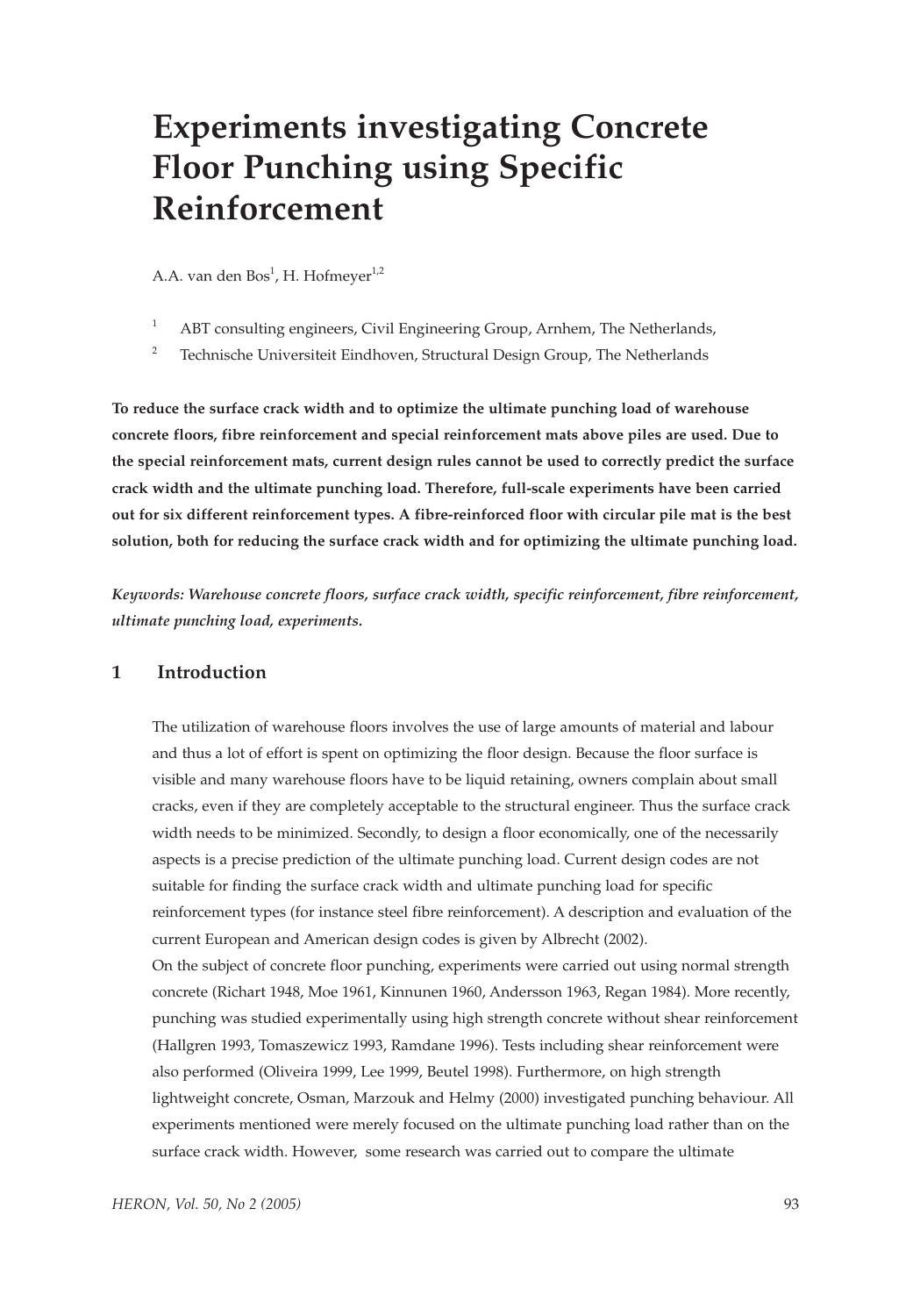punching load for plates with fibre reinforcement and traditional bar reinforcement, without addressing the surface crack width (Ding 1999, Alexander 1992, McHarg 2000). New analytical models for determination of the ultimate punching load have been developed (Menétrey 2002, Yankelevsky 1999, Salim 2002). These models predict the ultimate punching load only and do not estimate surface crack behaviour.

To increase the knowledge on surface crack and punching behaviour for specific floor designs (not covered by literature) and possible designs in the future, a research project was started. Eight full-scale experiments were carried out at Technische Universiteit Eindhoven for several floor designs. Hereafter, a finite element model was developed that was verified by the experiments. The finite element model now proofs to be a valuable tool in practice, predicting both the crack width and ultimate punching load (Hofmeyer 2005). In this article, the eight fullscale experiments are presented.

## **2 Test specimen**

#### *2.1 Dimensions*

All punching test specimens have dimensions of  $3000 \times 3100$  mm<sup>2</sup>, with a thickness of 160 mm.

#### *2.2 Material constituents*

The punching test specimens are made with fibre reinforced concrete (FRC, specimen 1 to 3) and normal concrete (NC, specimen 4 to 8). For both cases, special (low shrinkage, 160 mm slump) concrete is used with the following constituents: water content  $165 \text{ kg/m}^3$ , cement content 330 kg/m<sup>3</sup> of which 75% Portland blast furnace cement (ENV 197-1:1992 class III/B) and 25% rapid-hardening Portland cement (type III), coarse aggregate: 75% parts smaller than 32 mm, 25% parts smaller than 16 mm. The fibre reinforced concrete is reinforced with 35 kg/m3 Bekaert Dramix RC 65/60 BN, figure 1.

#### *2.3 Material properties*

To investigate the material properties, material tests were carried out. The cylinder compressive strength after 28 days is 32.8 N/mm2 for normal concrete and 32.0 N/mm2 for fibre reinforced concrete. Typical results for three-point bending tests after 28 days are shown in figure 2; the beam cross-section equals  $150 \times 150$  mm<sup>2</sup>, the span length equals 500 mm. The ultimate load is about equal for the normal and fibre reinforced concrete. For the fibre reinforced concrete, the ratio between ultimate stress and the average tensile stress between 0 and 1.5 mm deflection equals 0.58 (the so-called R1.5 value (CUR 1994), see section 5). Split-tensile strength tests after 28 days yield an average value for FRC equal to 5.3 N/mm2 and NC has a splitting tensile strength of 5.1 N/mm2.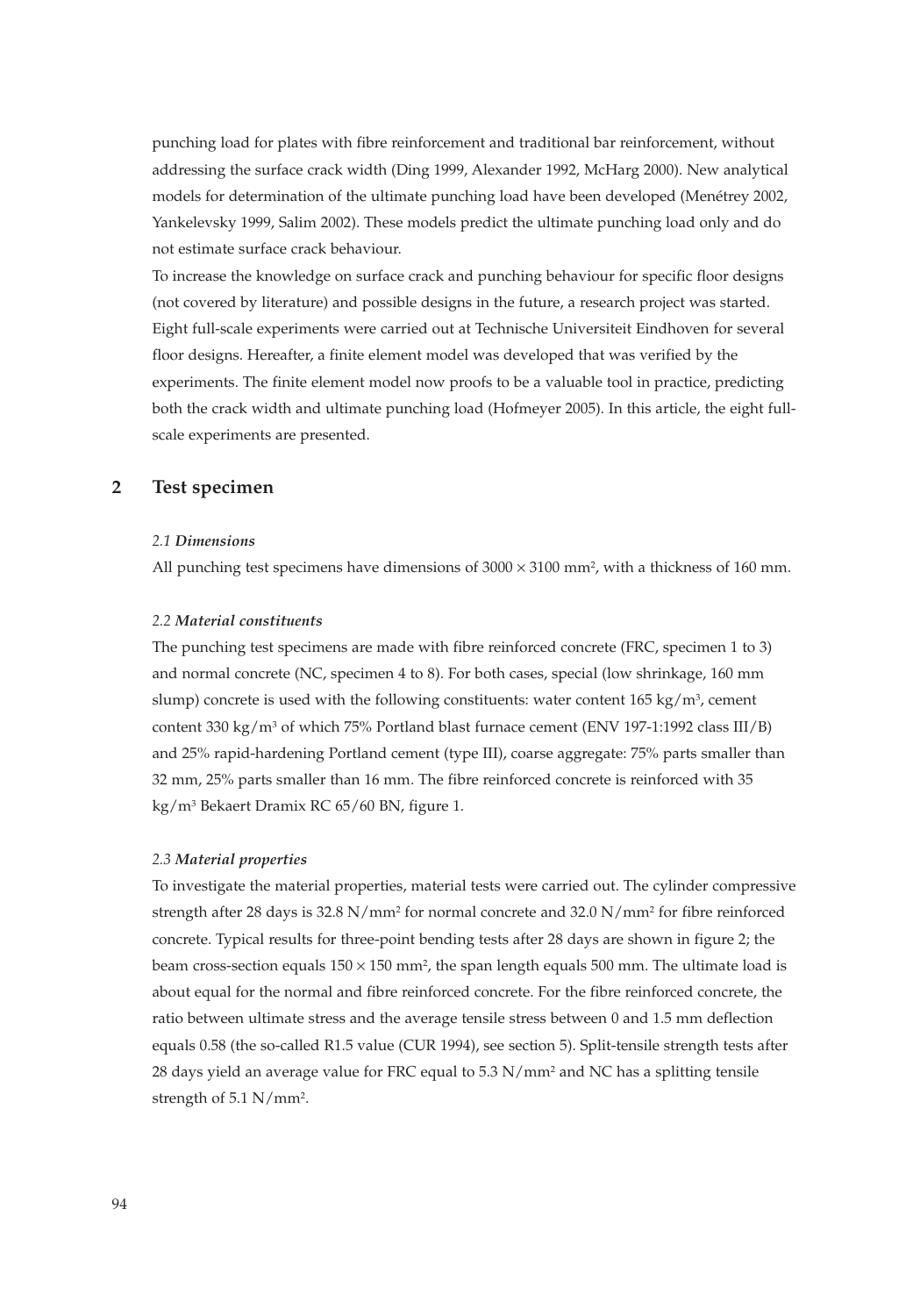

Bekaert Dramix RC 65/60 BN

*Figure 1: Fibre dimensions.*



*Figure 2: Load vs. deflection for normal (NC) and fibre reinforced concrete (FRC), Three point bending tests (150* <sup>×</sup> *150* <sup>×</sup> *500 mm3)* 

|                | Concrete   | Reinforcement<br>lay-out | Ultimate load [kN] | Comparison to<br>specimen 4 [%] |
|----------------|------------|--------------------------|--------------------|---------------------------------|
| 1              | <b>FRC</b> |                          | 361                | 104                             |
| 2              | <b>FRC</b> | B                        | 458                | 131                             |
| 3              | <b>FRC</b> | $\subset$                | 440                | 126                             |
| $\overline{4}$ | NC         |                          | 349                | 100                             |
| 5              | NC         | B                        | 353                | 101                             |
| 6              | NC.        |                          | 351                | 100                             |
| 7              | NC.        | $A + B$                  | 422                | 121                             |

Table 1: Ultimate (punching) load for test specimens.

- *A. Upper mat consists of bars (diameter 8 mm) in each direction, cross-sectional bar distance 100 mm. Positioned over the whole test specimen.*
- *B. Pile mat consists of 10 bars (diameter 8 mm, length 1000 mm) in each direction, cross-sectional bar distance 100 mm. Upper surface of the mat distance 30 mm. Only positioned above the pile.*
- *C. Circular pile mat consists of one bar (diameter 8 mm, length 17000 mm) circular bent using an increasing radius of 75 mm for each revolution. On this mat, 7 v-shaped bars (diameter 8 mm,*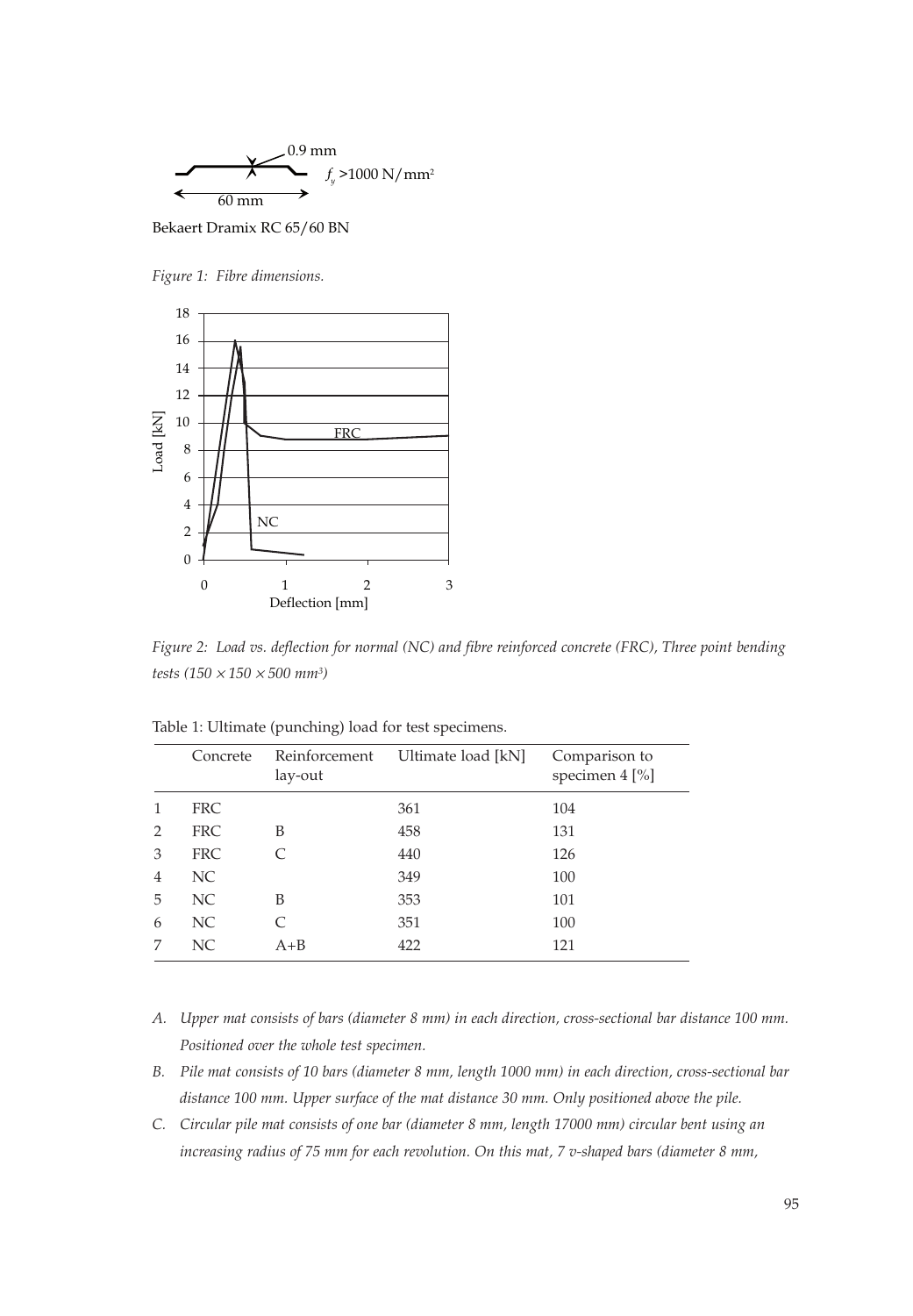*length 1000 mm) are welded.*

*D. Bent-up bars are two trapezoidal 45 degrees bent bars (diameter 8 mm) in each direction, crosssectional bar distance 200 mm.*

#### *2.4 Reinforcement*

Reinforcement at the top side with 30 mm cover consists of (A) a normal mat, (B) a pile mat, (C) a circular pile mat, (D) bent-up bars, or a combination of A to D, see table 1 and figure 3.

#### *2.5 Fabrication*

The test specimens for the full-scale experiments were poured at a local contractor (Van Berlo 2003). A list of the test specimens is shown in table 1.



*Figure 3: Test specimen dimensions and reinforcement types A to D.*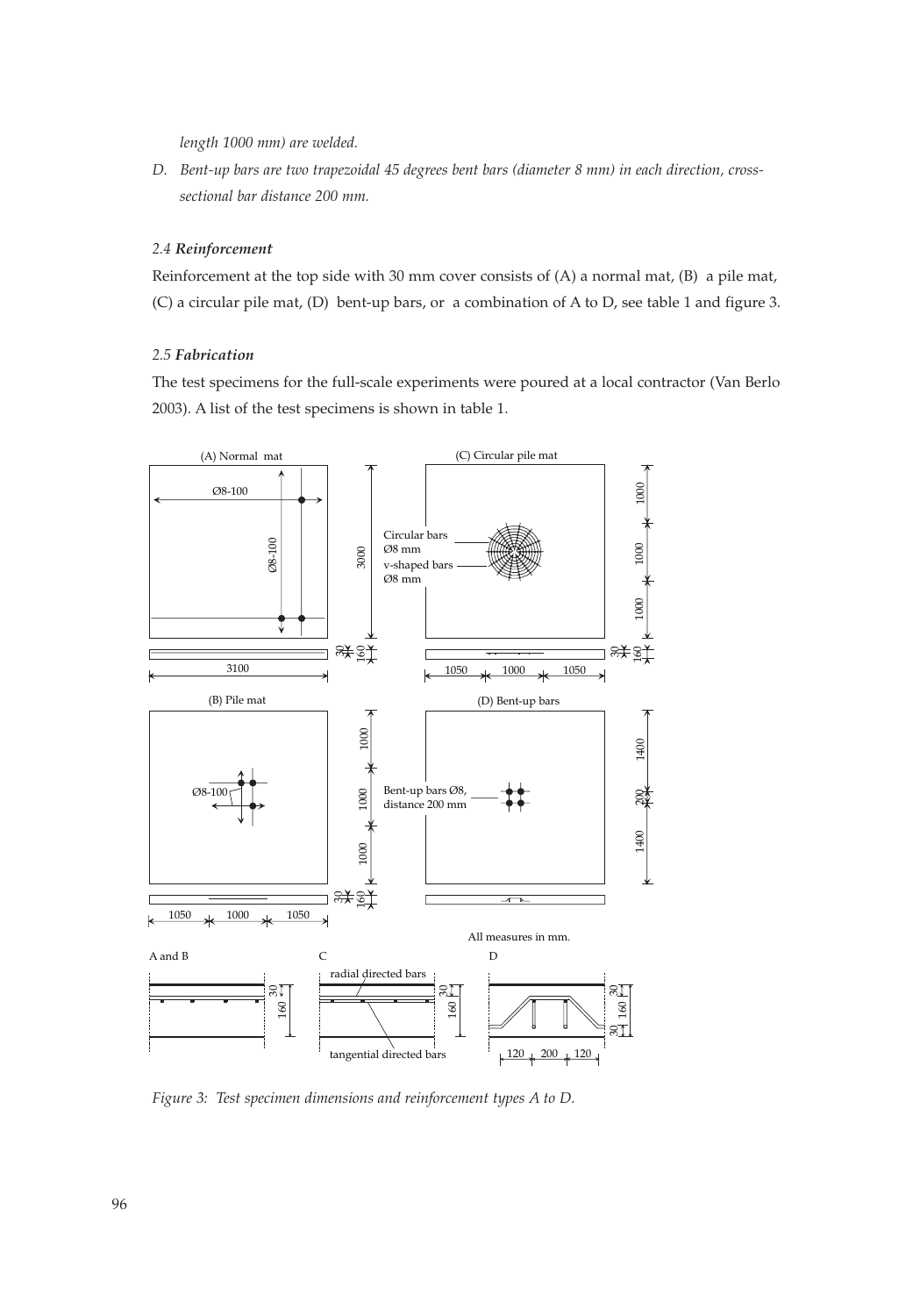## **3 Test setup**

To optimize warehouse floor designs, it should be noted that normal inner floor fields are quantitatively far more present than the boundary floor fields. Furthermore, it was tried to keep the test setup size as small as possible. With regards to these concerns, it was chosen to test a part of the floor above the pile, with a length and width equal to the field width and length, see figure 4.

The equally distributed load in practice is replaced by four fixed supports as shown in figures 5 and 6. A hydraulic jack with a steel loading plate replaces the pile foundation in practice. Thus the pile loads the plate, instead of the distributed load in practice. For a test setup for punching tests Sherif (1996) showed the importance of restraining displacements and rotations at the plate edges. As such, the boundary conditions along the plate edges (in practice an elastic support of the surrounding floor) are replaced by a steel boundary frame that is able to support the plate edges in horizontal and rotational directions. Measurements of the frame deformation show that the frame provides a completely stiff support for the concrete plate. The four support plates (figure 5) are each fixed to a load cell, recording the total reaction force and the distribution of the reaction forces. An hydraulic jack loads the plate at the bottom side and its hydraulic pressure is used to check the load cell recordings. At the plate top surface, above the hydraulic jack, four Linear Voltage Displacement Transducers (LVDT) measure deformations (elastic strains and crack opening widths) over 300 mm length, figure 7. Along the lines between the four support plates, another four LVDT's measure the crack opening width, see figure 7. Strain gauges (measurement length 12 mm) are positioned at the bottom surface, near the hydraulic jack, and at the top surface, near the corner. Outward displacements of the steel boundary frame are measured at six locations. At two locations, the steel boundary frame rotation is measured. These measurements are used to check the frame effectiveness. During the test, top surface cracks were marked and measured. The last mentioned measurements (not presented) confirm the LVDT measured values.



*Figure 4: Test specimen represents a part of the warehouse floor, measures in mm.*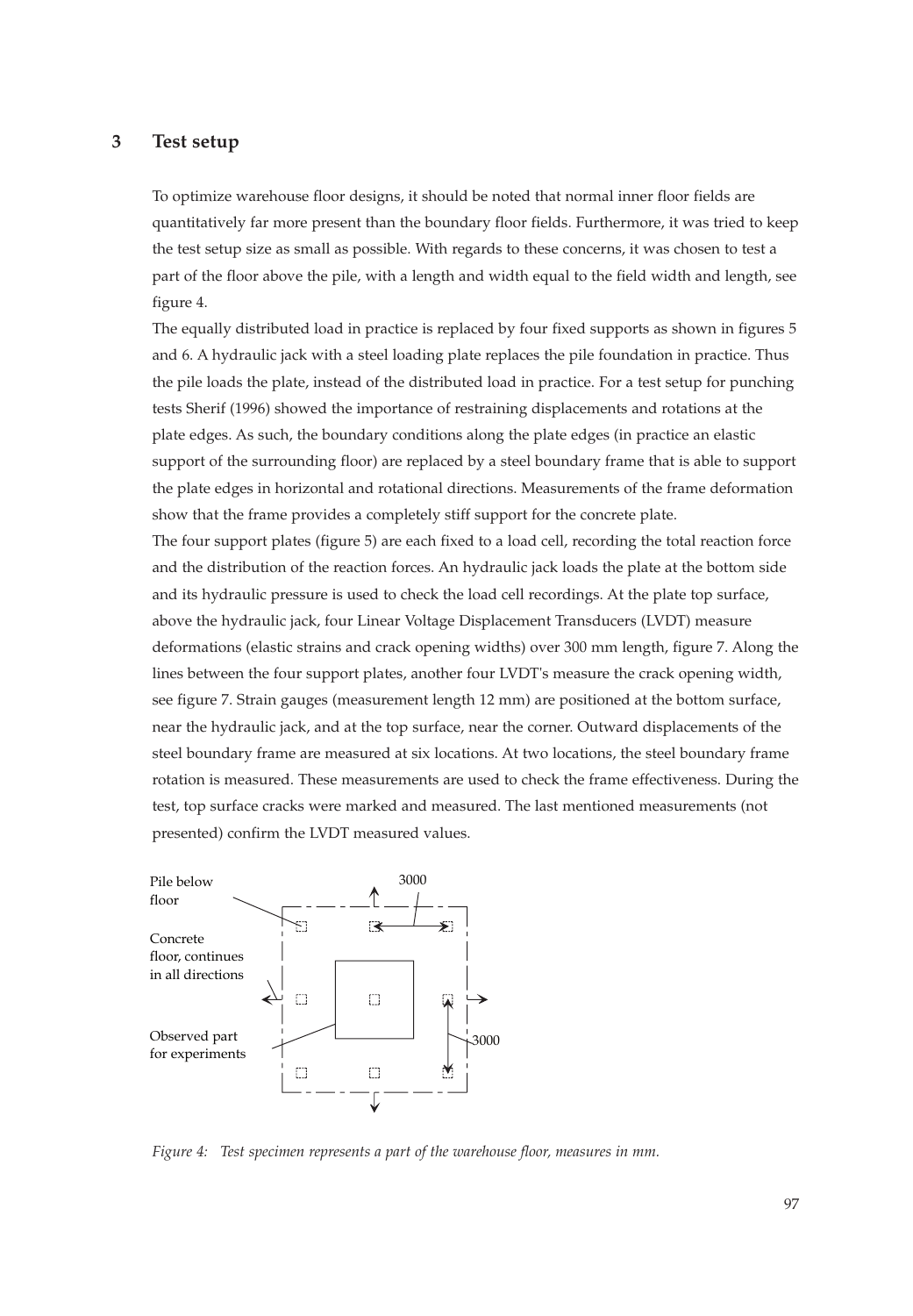

*Figure 5: Test rig with test specimen.*



*Figure 6: Photo of test rig*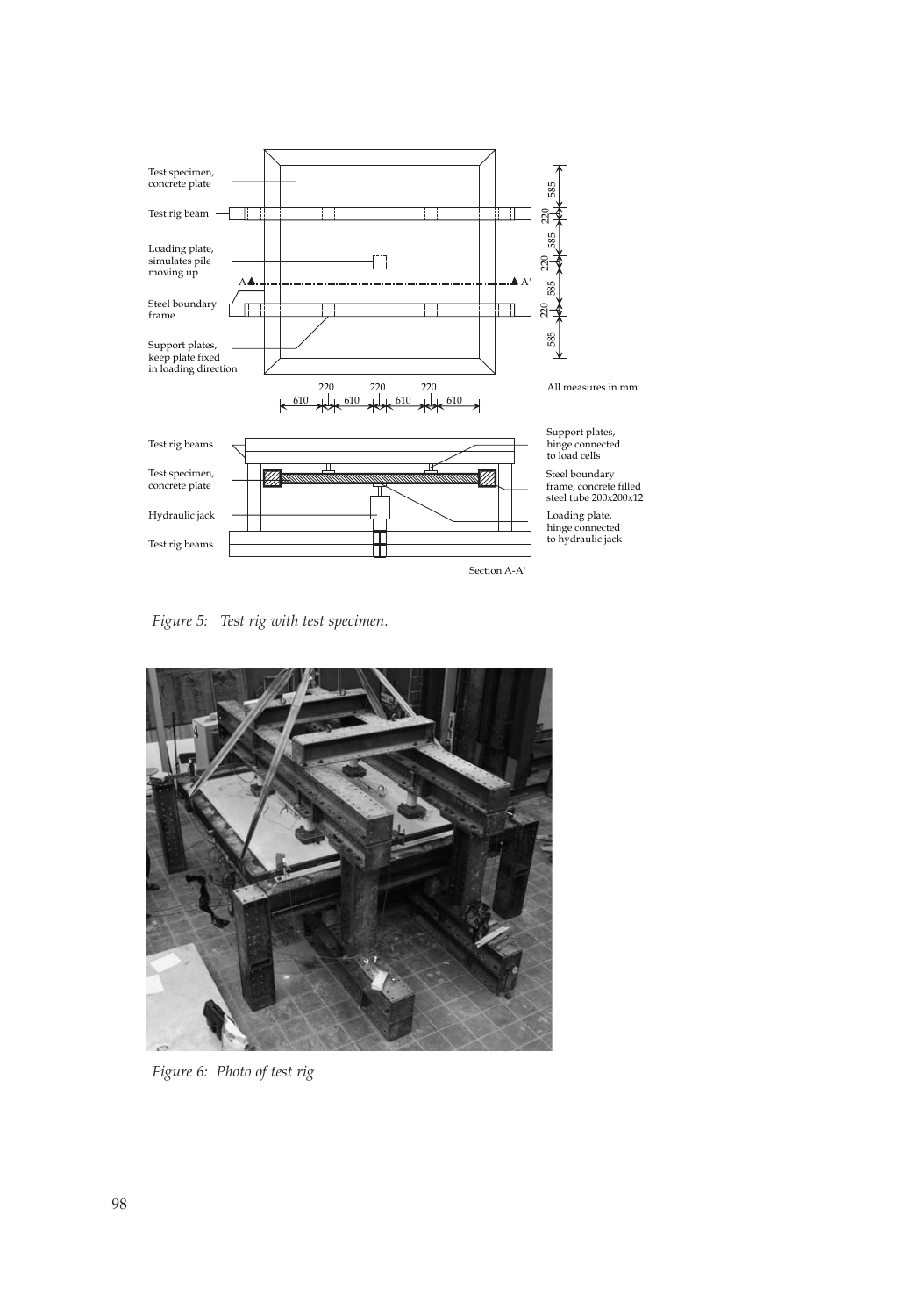

*Figure 7: Measurements, top view.*

## **4 Experimental results**

The punching test specimens are loaded via displacement control by 0.08 mm per second. Results can be grouped in (1) ultimate load and failure, (2) stiffness and crack pattern, (3) LVDT measurements, and (4) strain gauge measurements.

#### *4.1 Ultimate load and failure*

Table 1 presents the ultimate load found for each test. Figure 8 shows the load-displacement curves for each test. The ultimate load was derived by the sum of the four load cell registrations and was verified by comparing this data with the hydraulic oil pressure of the loading jack. For all tests, the hydraulic jack load is equally distributed over the four load cells. The specimens are thus symmetrically loaded. Fibre reinforced concrete (test 1) results in a 12 kN higher ultimate punching load than non-reinforced concrete (test 4). A pile mat (B), test 5, results in a 4 kN increase of the ultimate punching load compared to the situation without pile mat (test 4). If fibre reinforcement and a pile mat (B) are used together (test 2) the ultimate load increases 109 kN. This indicates that fibre reinforcement and a pile mat (B) improve each others action. It is interesting to note that fibre and a pile mat (B), test 2, perform even better than a pile mat (B) and a normal mat (A) (test 7, for which much more material and labour is needed). Failure is sudden for all tests. The crack pattern functions as a starting grid for the punching cone, figure 9. The cone suddenly breaks out from the floor.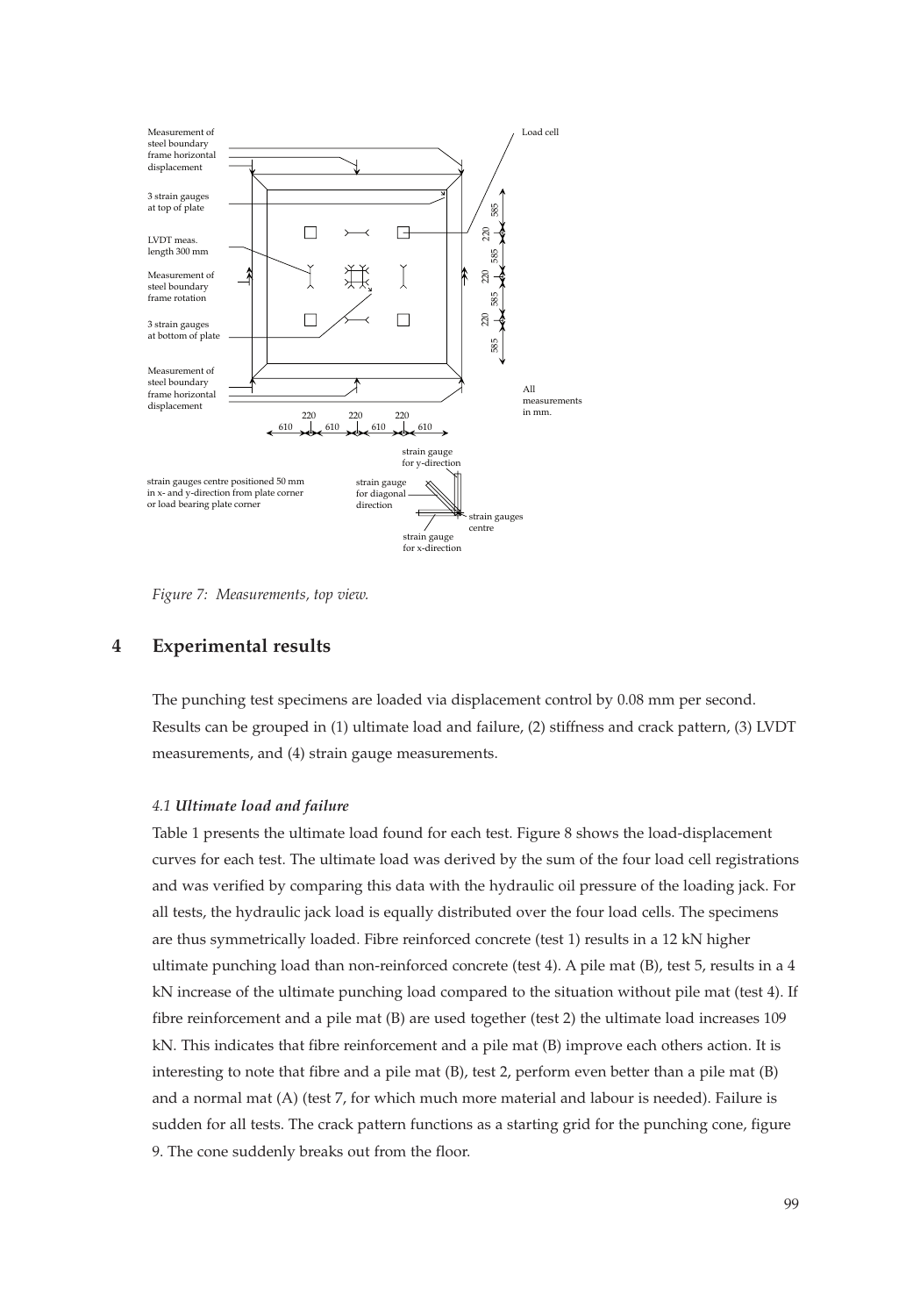

*Figure 8: Load-deflection diagrams for all tests.*



*Figure 9: The crack pattern functions as a starting grid for the punching cone, test 8.*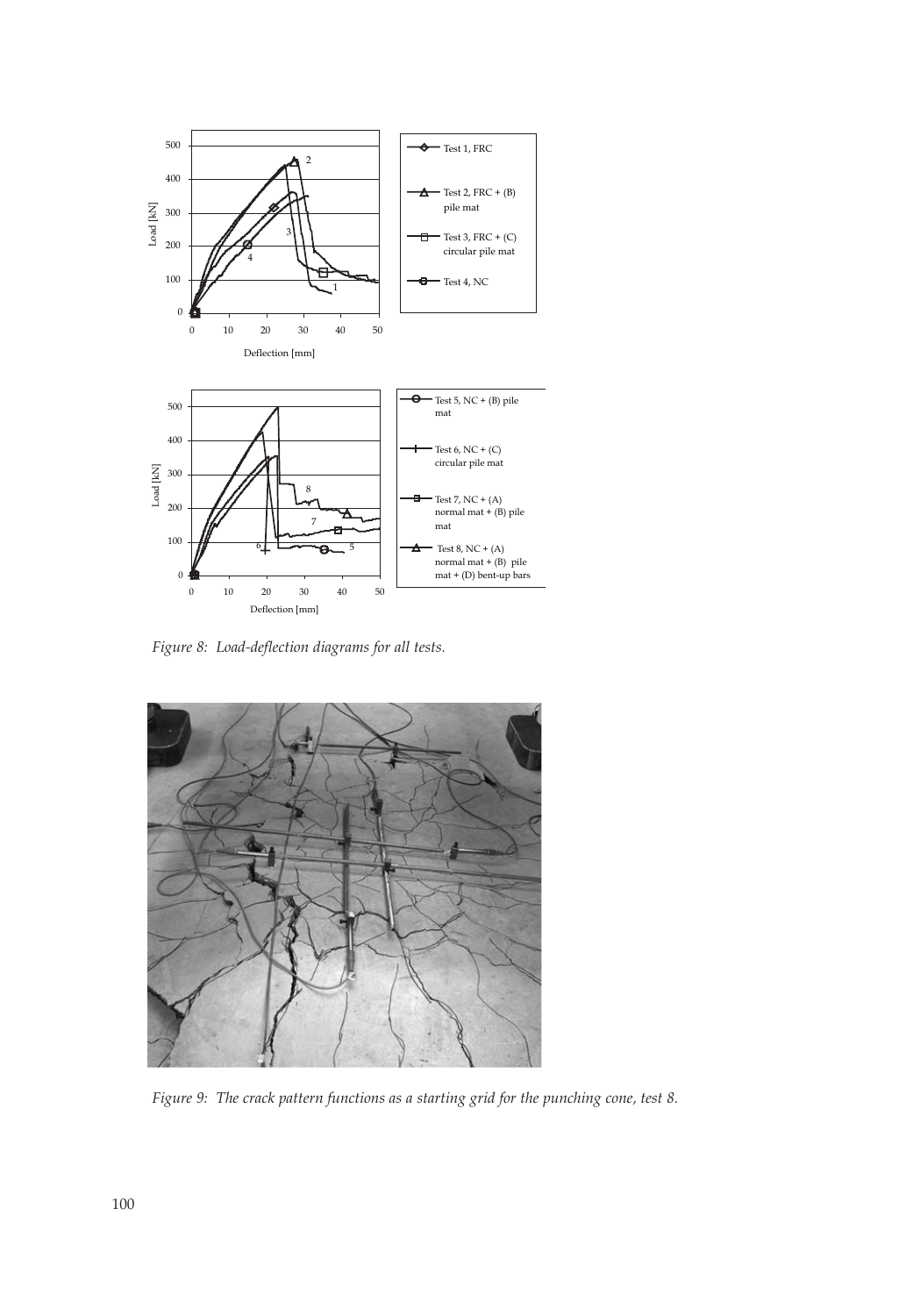#### *4.2 Stiffness and crack pattern*

For warehouse floors, flexural stiffness is important for floor surface flatness during serviceability loads. Table 2 shows the stiffness (pile reaction force divided by the plate deflection above the pile) for a serviceability load of  $10.75 \text{ kN/m}^2$ . Furthermore, the table shows the amount of surface cracks at ultimate load. For all tests, radial directed cracks are more or less equally spaced and thus the distance between cracks depends on the distance to the plate centre, see figure 9.

| <b>Test</b>    | Concrete   | Reinforcement         | Number of     | <b>Stiffness</b> |
|----------------|------------|-----------------------|---------------|------------------|
|                |            |                       | radial cracks | [N/mm]           |
| $\mathbf{1}$   | <b>FRC</b> |                       | 9             | 10092            |
| $\overline{2}$ | <b>FRC</b> | (B) Pile mat          | 20            | 11957            |
| 3              | <b>FRC</b> | (C) Circular pile mat | 27            | 15278            |
| $\overline{4}$ | NC         |                       | 6             | 9649             |
| 5              | NC         | (B) Pile mat          | 9             | 13415            |
| 6              | NC         | (C) Circular pile mat | 23            | 13415            |
| 7              | NC         | (A) Normal mat        | 24            | 17460            |
|                |            | (B) Pile mat          |               |                  |
| 8              | NC.        | (A) Normal mat        | 24            | 19097            |
|                |            | (B) Pile mat          |               |                  |
|                |            | (D) Bent-up bars      |               |                  |

*Table 2: Stiffness and crack pattern.*

In general, fibre reinforcement does not increase the floor stiffness for serviceability loads. Traditional reinforcement increases floor stiffness, especially the combination of a normal mat (A) with bent-up bars (D). The number of cracks is related to the crack width: for the same plate deflection, more cracks relate to smaller crack widths. Application of fibre reinforcement does only slightly increase the number of cracks (compare tests 1 and 4). The same is valid for the application of a pile mat (B), as seen in tests 4 and 5. However, the combination of fibre reinforcement and a pile mat (B) leads to a substantial increase of the number of cracks. If no fibre reinforced concrete is used, a circular pile mat (C), test 6, performs slightly better compared to the combination of fibre reinforcement and pile mat (B), test 2. The application of a normal mat (A) and bent-up bars (D) in test 8 does not help to increase the number of cracks compared to test 6 and 7.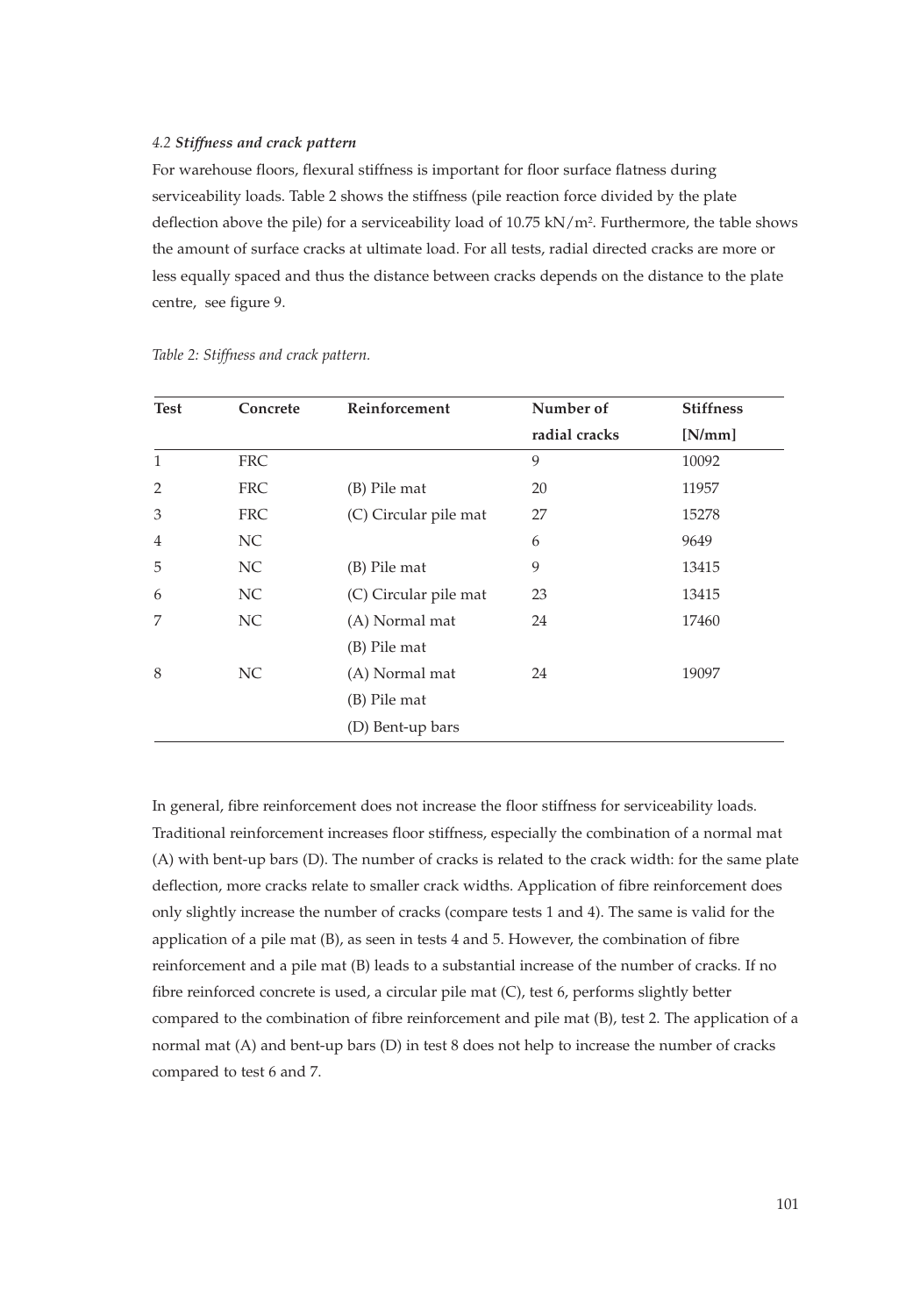## *4.3 LVDT measurements*

For every test the number of cracks within the measuring length of a specific LVDT was monitored. Taking test 1, for example, the experiment shows that each LVDT measures over one or two cracks. LVDT measurements range from 1.5 to 4 mm, depending on the location. This results in a crack opening width between  $(1.5/2=) 0.75$  and  $(4/1=) 4$  mm. These results are shown in figure 10 and 11 for all tests. The figures show that the plate without reinforcement (test 4) and the plate with only fibre reinforcement (test 1) show the largest crack widths. Note that fibre reinforcement alone does not significantly reduce crack width. If these two plates (non-reinforced and fibre reinforced only) are improved by the use of a pile mat (normal or circular: tests 2, 3, 5, and 6), crack widths are strongly reduced, not only at the centre, but also along the lines between the supports, figure 11. Finally, for reducing the crack width above the pile, the application of an upper mat (test 7) or punching reinforcement (bent-up bars, test 8) is not useful.



*Figure 10: LVDT recorded minimum and maximum crack width values above the pile (radial and/or tangential cracks).*

#### *4.4 Strain gauge measurements*

See figure 7 for strain gauge locations. The strains measured are translated into indicative stresses by multiplication with the Young's modulus  $(23000 \text{ N/mm}^2)$ . Table 3 presents stresses for a serviceability load equal to  $10.75$  kN/ $m<sup>2</sup>$  and at ultimate load.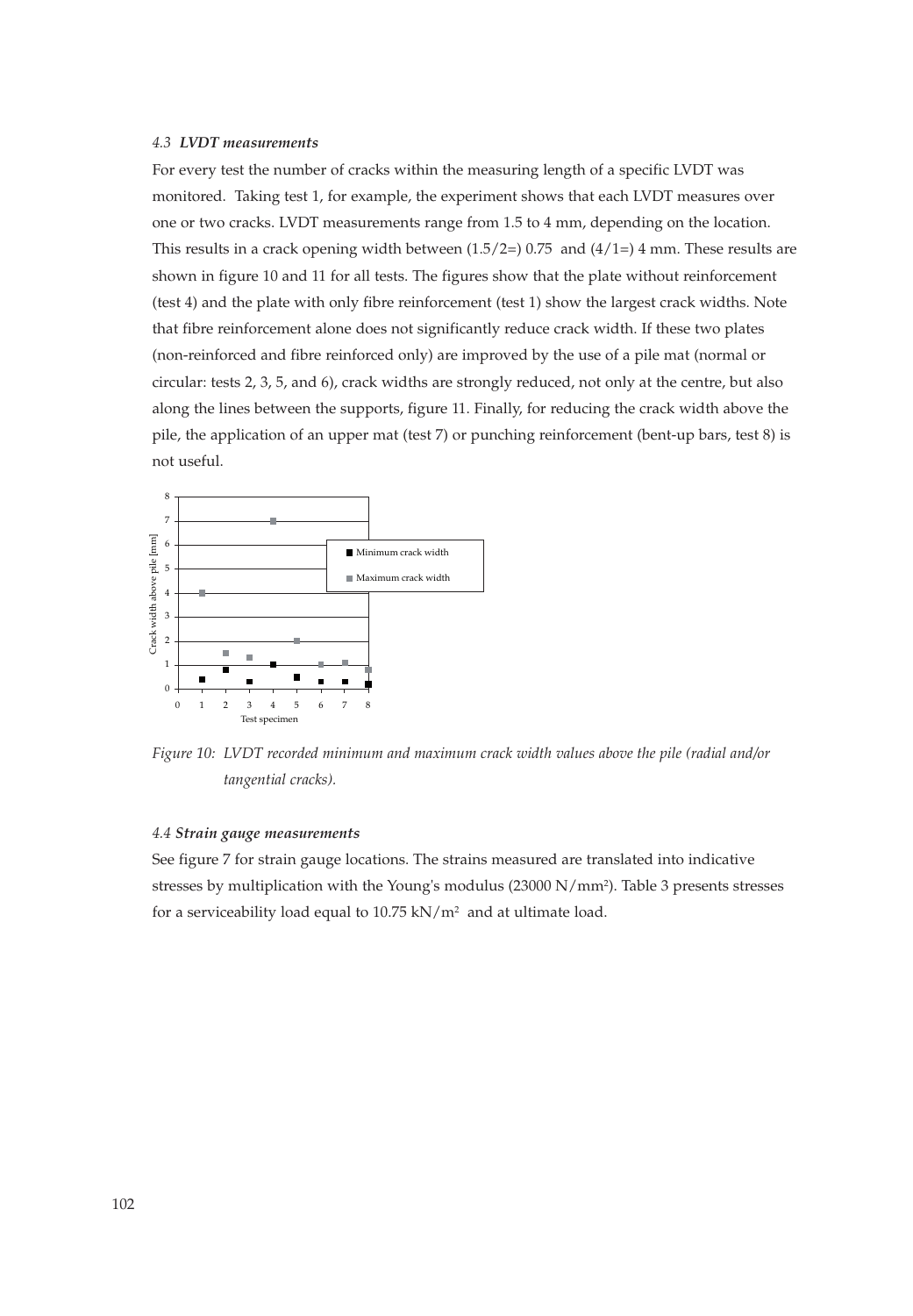

*Figure 11: LVDT recorded minimum and maximum crack width values along the lines between the supports (radial cracks).*

*Table 3: Stresses derived from strain gauge measurements.*

| <b>Test</b>    |                            | Bottom surface, near loading plate | Top surface, at plate corner<br>$[N/mm^2]$ |                  |  |
|----------------|----------------------------|------------------------------------|--------------------------------------------|------------------|--|
|                |                            | $[N/mm^2]$                         |                                            |                  |  |
|                | at 10.75 kN/m <sup>2</sup> | at ultimate load                   | at 10.75 kN/m <sup>2</sup>                 | at ultimate load |  |
|                | x,y, diagonal              | x,y, diagonal                      | x,y, diagonal                              | x,y, diagonal    |  |
| $\mathbf{1}$   | $-3. -5. -2$               | $-13. -22. -7$                     | $-,-,-1$                                   | $-20, -19, 43$   |  |
| $2*$           |                            |                                    |                                            |                  |  |
| 3              | $-5. -3. -2$               | $-28. -28. -13$                    | 0, 0, 0                                    | $-8, -8, -27$    |  |
| $\overline{4}$ | $-15, -12, -4$             | $-40, -37, -5$                     | $-6, -3, -8$                               | $-20, -17, -47$  |  |
| 5              | $-5, -14, -2$              | $-17. -31. -6$                     | 0, 0, 0                                    | $-1, -13, -34$   |  |
| 6              | $-5, -4, -3$               | $-17, -28, -10$                    | 1, 0, 0                                    | $11, -7, -28$    |  |
| 7              | $-5, -4, -2$               | $-25, -23, -7$                     | 0, 0, 0                                    | $0, 6, -16$      |  |
| 8              | $-5, -4, -3$               | $-36. -28. -14$                    | 0, 0, 0                                    | $-2, -27, -47$   |  |

*\*For test 2, strain gauge locations were different from specified. Therefore, this test cannot be compared with the other tests.*

Negative stress values indicate compression, positive values indicate tension. For a load equal to 10.75 kN/m<sup>2</sup>, small stresses occur near the loading plate, which are quantitative comparable for all tests. At the top surface, in the corner of the plate, no stresses occur. At ultimate load, compressive stresses are about equal to the ultimate compressive strength of the concrete. No relation was found between strain gauge measurements (table 3) and number of cracks (table 2) or ultimate punching load (table 1).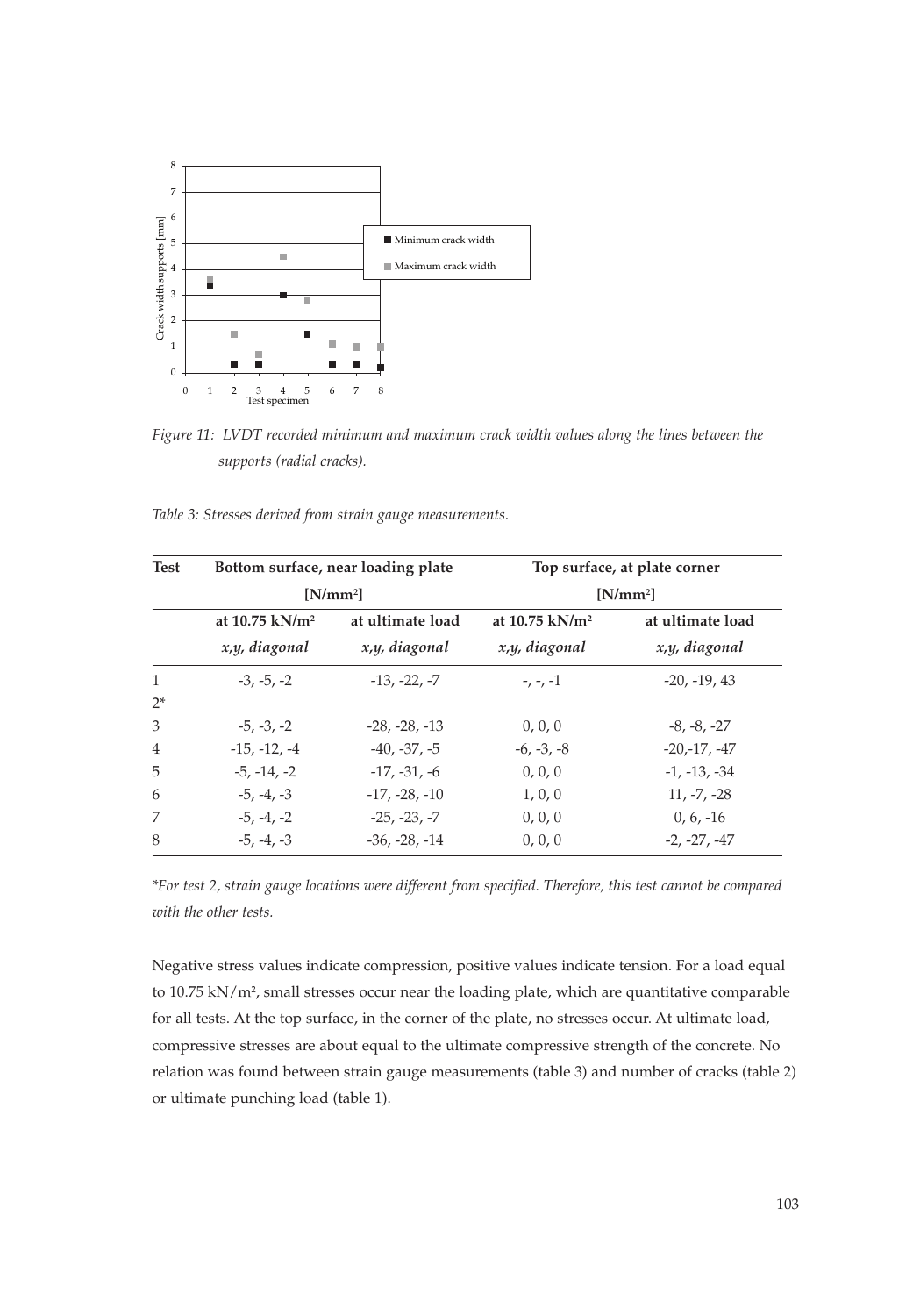## **5 Code equations**

Current codes do not include a prediction for the surface crack width (ACI 2002, Eurocode2 2002). However, they provide a prediction of the ultimate punching load for some reinforcement types. In this section, American Standard ACI 318-02 (2002) and Eurocode2 (EC2, 2002) are used, without safety factors, for predicting the ultimate punching load of the section 3 experiments, table 4. American Standard ACI 318-02 predicts the ultimate punching load as follows:

$$
V_n = V_c + V_s \tag{1}
$$

$$
V_c = 2\sqrt{f_c'} b_w d
$$
 (2)

$$
V_s = \frac{A_v f_y d}{s} \tag{3}
$$

The notation is explained in section "Notation and symbols", after the references. The minimum area of shear reinforcement should be:

$$
A_v = 0.75\sqrt{f'_c} \frac{b_w s}{f_y} \tag{4}
$$

For EC2, the following formula is used:

$$
V_{sd} = \beta du \tau_{Rd} k (1.2 + 40 \rho_1) + \frac{\sum A_{sw} f_{ywk} \sin \alpha}{ud}
$$
\n
$$
\tag{5}
$$

The perimeter of the critical section for punching shear  $u$  is not based on the (equivalent) diameter of the pile head (as for the ACI) but on the diameter of the pile head plus 1.5*d*. The ACI code predicts the ultimate punching load well. Article 11.5.1. does not permit to use the (A) normal mat, (B) pile mat, and (C) circular pile mat as shear reinforcement. Even the bent-up bars are not allowed as shear reinforcement because the test specimen depth is too low (formula 4). If still a prediction is made, the value permitted is lower than for the non-shearreinforced sections because for the concrete shear part, a reduced value should be used.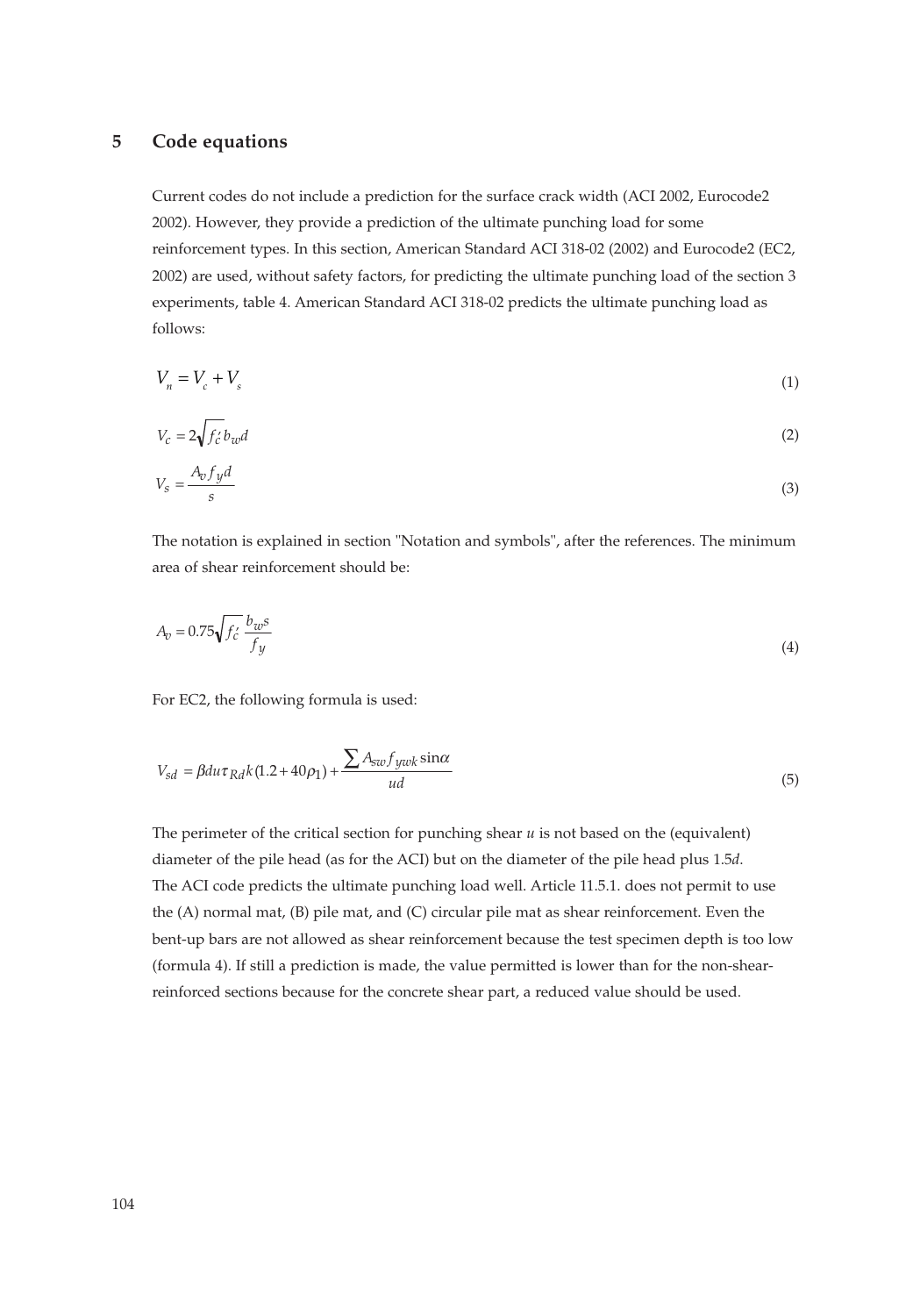| Test           | Type of<br>concrete | Reinforcement | <b>Test</b><br>[kN] | ACI<br>318-02<br>[kN]<br>(ACI/test) | EC <sub>2</sub><br>[kN]<br>(Code/test) | $EC2+$<br>FRC adj.<br>[kN]<br>(Code/test) |
|----------------|---------------------|---------------|---------------------|-------------------------------------|----------------------------------------|-------------------------------------------|
| 1              | <b>FRC</b>          |               | 361                 |                                     |                                        | 489 (1.35)                                |
| 2              | <b>FRC</b>          | B             | 458                 |                                     |                                        | 522(1.14)                                 |
| 3              | <b>FRC</b>          | C             | 440                 |                                     |                                        | 522 (1.19)                                |
| $\overline{4}$ | NC                  |               | 349                 | 343 (0.98)                          | 411(1.18)                              |                                           |
| 5              | NC.                 | B             | 353                 | 343 (0.97)                          | 438 (1.24)                             |                                           |
| 6              | NC.                 | C             | 351                 | 343 (0.98)                          | 438 (1.25)                             |                                           |
| 7              | NC.                 | $A + B$       | 422                 | 343 (0.81)                          | 521 (1.24)                             |                                           |
| 8              | NC                  | $A + B + D$   | 496                 | 291 (0.59)                          | 645 (1.30)                             |                                           |

*Table 4: Comparison of ultimate punching load from tests and codes.*

*(A) Normal mat, (B) Pile mat, (C) Circular mat, (D) Bent-up bars*

EC2 predicts the failure load too high, but with an almost constant magnification factor. EC2 cannot be used to predict the fibre-reinforced tests. In addition to EC2, it is possible to use an approach that allows an increase of the concrete tensile strength based on the fibre reinforced post-peak behaviour (Brite-Euram 2002). For this approach, the R1.5 value has to be determined which is a measure for the concrete ductility, see section 2.2. This ductility measure can be used to allow for an increase of the tensile strength of the concrete. Based on this approach, for the concrete used here, the Dutch CUR (1994) predicts a R1.5 value equal to 0.54. This allows a 1.34 higher tensile stress (CUR 1994b). Results are shown in the last column of the table and show the same (overestimating) behaviour as for normal concrete.

## **6 Conclusions**

Due to fibre reinforcement and special reinforcement mats, current design rules cannot be used to correctly predict the surface crack width and the ultimate punching load for warehouse floors.

Fibre reinforcement only does not increase the ultimate punching load. If a pile mat is used additionally, the ultimate load increases significantly, more than only using the pile mat. Current design codes cannot be used to predict this effect.

LVDT measurements give a good indication of surface crack width behaviour. Fibre reinforcement only does not significantly reduce crack width. If the fibre reinforced plate is improved by the use of a pile mat (normal or circular) crack widths are strongly reduced, much more than with a pile mat only, and even away from the pile (along the lines between the supports). Again, current design codes cannot be used to predict this effect. Local strain gauge measurements cannot be used to compare or indicate crack width and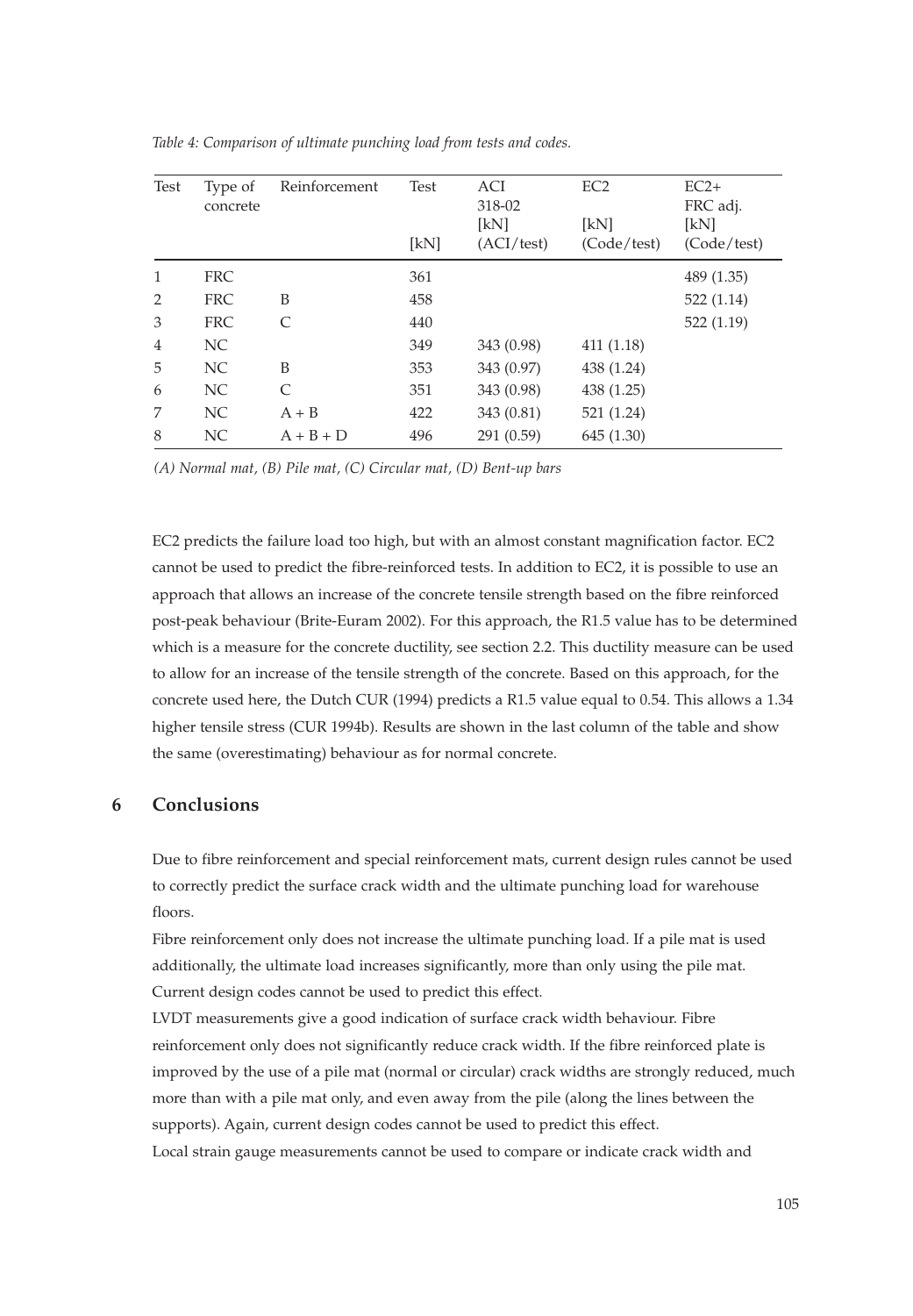punching behaviour for warehouse floors.

EC2 predicts the failure load too high, but with an almost constant magnification factor. The ACI code performs well in this respect but does not permit the use of normal mats (A), pile mats (B), and circular pile mats (C) as shear reinforcement. Even the bent-up bars are not allowed as shear reinforcement because the test specimen depth is too low. However, the experiments show that the bent-up bars significantly increase the ultimate punching load.

## **References**

ACI Committee 318 & Portland Cement Association: ACI 318-02, Building Code Requirements for Structural Concrete with Commentary (31802), ACI World Headquarters, 38800 Country Club Drive, Farmington Hills, MI 48331, USA, 2002.

Albrecht, Uwe: Design of flat slabs for punching – European and North American practices, Cement and Concrete Composites, Volume 24, Issue 6, December 2002, Pages 531-538.

Alexander, S.B.D.; Simmonds, S.H.: Punching Shear Tests of Concrete Slab-Column Joints Containing Fibre Reinforcement, ACI Structural Journal, Vol. 89, Issue 4, 1992.

Andersson JL. Punching of concrete slabs with shear reinforcement. Transactions 212, Royal Institute of Technology, Stockholm, 1963.

Beutel, R.; Hegger, J.: Punching shear resistance of shear reinforced flat slabs, Arbeitsgemeinschaftindustrieller Forschungsvereinigungen "Otto von Guericke" e.V., Research Programm Nr. 10644-N, DBV 185, 1998.

- Brite-Euram BRPR-CT98-0813: Test and Design Methods for Steel Fibre Reinforced Concrete, February 2002.
- CUR 35, Civieltechnisch Centrum Uitvoering Research en Regelgeving: Aanbeveling 35, Bepaling van de buigtreksterkte, de buigtaaiheid en de equivalente buigtreksterkte van staalvezelbeton, Stichting CUR, Buchnerweg 3, Postbus 420, 2800 AK Gouda, The Netherlands, 1994.
- CUR 36, Civieltechnisch Centrum Uitvoering Research en Regelgeving: Aanbeveling 36, Ontwerpen, berekenen en detailleren van bedrijfsvloeren van constructief beton, Stichting CUR, Buchnerweg 3, Postbus 420, 2800 AK Gouda, The Netherlands, 1994.
- Ding, Yining; Kusterle, Wolfgang: Comparative study of steel fibre-reinforced concrete and steel mesh-reinforced concrete at early ages in panel tests, Cement and Concrete Research, Volume 29, Issue 11, November 1999, Pages 1827-1834.
- Eurocode2, CEN (Comité Européen de Normalisation): Eurocode 2, EN1992-1-1 Common rules for buildings and civil engineering structures, CEN, 36 rue de Stassart, B - 1050 Brussels, 2003.
- Hallgren, M.; Kinnunen, S.: Punching shear tests on circular high strength concrete slabs, Utilization of High Strength Concrete, Proceedings, Lillehammer, 1993.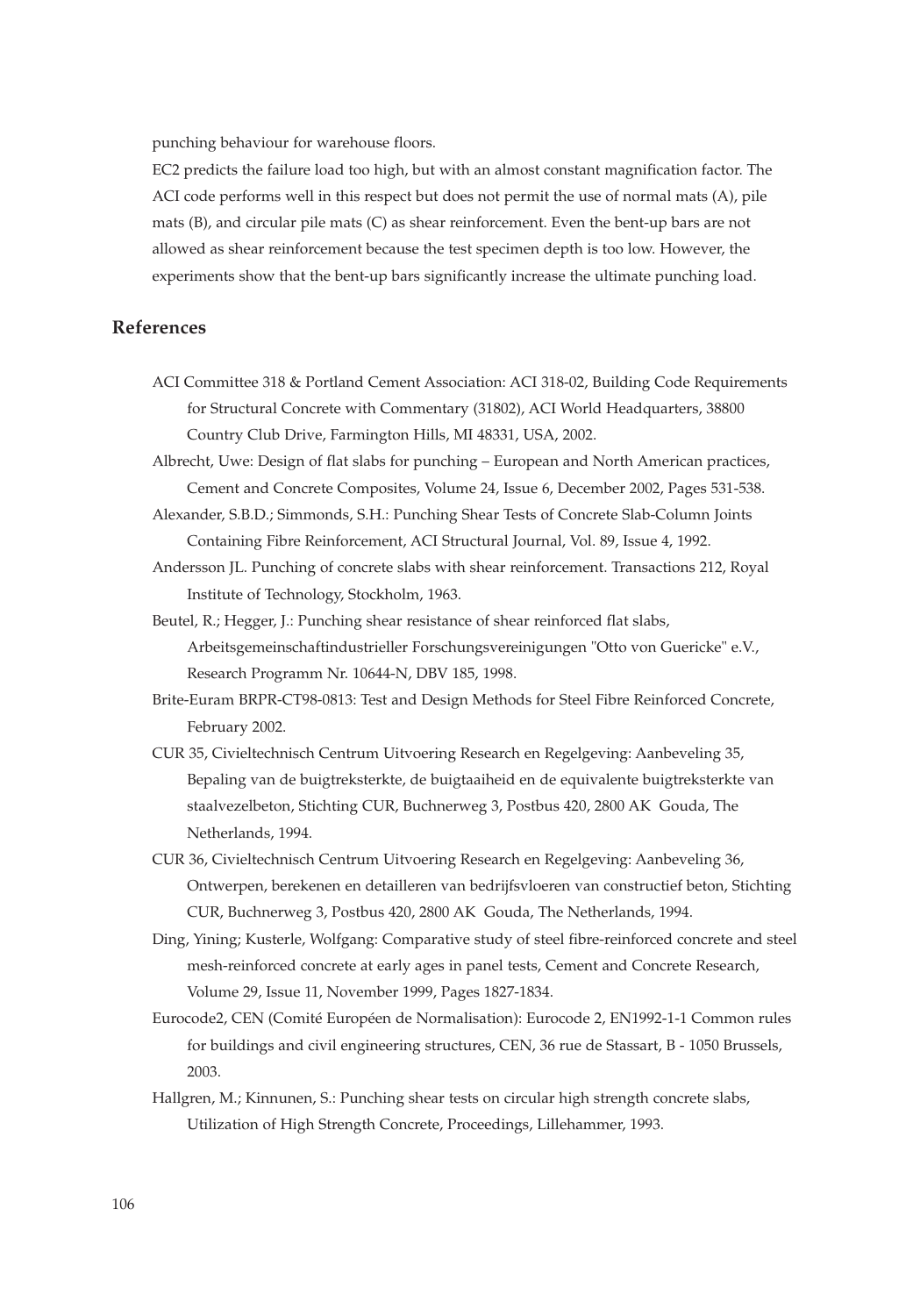- Hofmeyer, H.; Van den Bos, A.A.: Total Strain FE Model for Reinforced Concrete Floors on Piles, submitted to ACI Structural Journal, 2005.
- Kinnunen S, Nylander H.: Punching of concrete slabs without shear reinforcement. Transactions 158, Royal Institute of Technology, Stockholm, 1960.
- Lee, S.C.; Lee, S.B.; Teng, S.; Morley, C.: Punching shear tests on high strength concrete slabs, Fifth International Symposium on the Utilization of High Strength/High Performance Concrete, Proc. Sandefjord, Norway, 1999.
- McHarg, Peter J.; Cook, William D.; Mitchell, Dennis; Yoon, Young-Soo: Benefits of Concentrated Slab Reinforcement and Steel Fibres on Performance of Slab-Column Connections, ACI Structural Journal, Vol. 97, Issue 2, 2000.
- Menétrey, Ph.: Synthesis of punching failure in reinforced concrete, Cement and Concrete Composites, Volume 24, Issue 6, December 2002, Pages 497-507.
- Moe, J.: Shearing strength of reinforced concrete slabs and footings under concentrated loads. Bulletin D47, Portland Cement Association, 1961.
- Oliveira, D.; Melo, G.: Inclined stirrup as shear reinforcement in high performance concrete flat slabs, Fifth International Symposium on the Utilization of High Strength/High Performance Concrete, Proc. Sandefjord, Norway, 1999.
- Osman, M.; Marzouk, H.; Helmy, S: Behaviour of High-Strength Lightweight Concrete Slabs under Ultimate punching loads, ACI Structural Journal, Vol. 97, Issue 3, Pages: 492-498, 2000.
- Ramdane, K.-E.: Punching Shear of High Performance Concrete Slabs, p.1015-1026 in: Utilization of High Strength/High Performance Concrete, Proc. V.3., 1996, Laboratoire Central des Ponts et Chausées, Paris, 1996.
- Regan, P.E.: The dependence of punching resistance upon the geometry of the failure surface. Mag. Concr. Res. 36 126 (1984), pp. 3–8.
- Richart, F.E.: Reinforced concrete walls and column footings, parts 1 and 2. J. ACI 20 2–3 (1948), pp. 97–127.
- Salim, W.; Sebastian, W.M.: Plasticity Model for Predicting Punching Shear Strengths of Reinforced Concrete Slabs, ACI Structural Journal, Vol. 99, Issue 6, 2002.
- Sherif, A.G.: Behaviour of reinforced concrete flat slabs, Ph.D.-thesis, Dept. of Civil Eng., The Univ. of Calgary, Canada, 1996.
- Tomaszewicz, A.: High-Strength Concrete. SP2-Plates and Shells. Report 2.3 Punching Shear Capacity of Reinforced Concrete Slabs. Report No. STF70 A93082, SINTEF Structures and Concrete, Trondheim, 36 pp., 1993.
- Van Berlo bedrijfsvloeren bv, Binnenveld 11, P.O. Box 183, 5460 AD Veghel, The Netherlands, +31-0413-389090, www.vanberlo.com.
- Yankelevsky, David Z.; Leibowitz, Orit: Punching shear in concrete slabs, International Journal of Mechanical Sciences, Volume 41, Issue 1, January 1999, Pages 1-15.